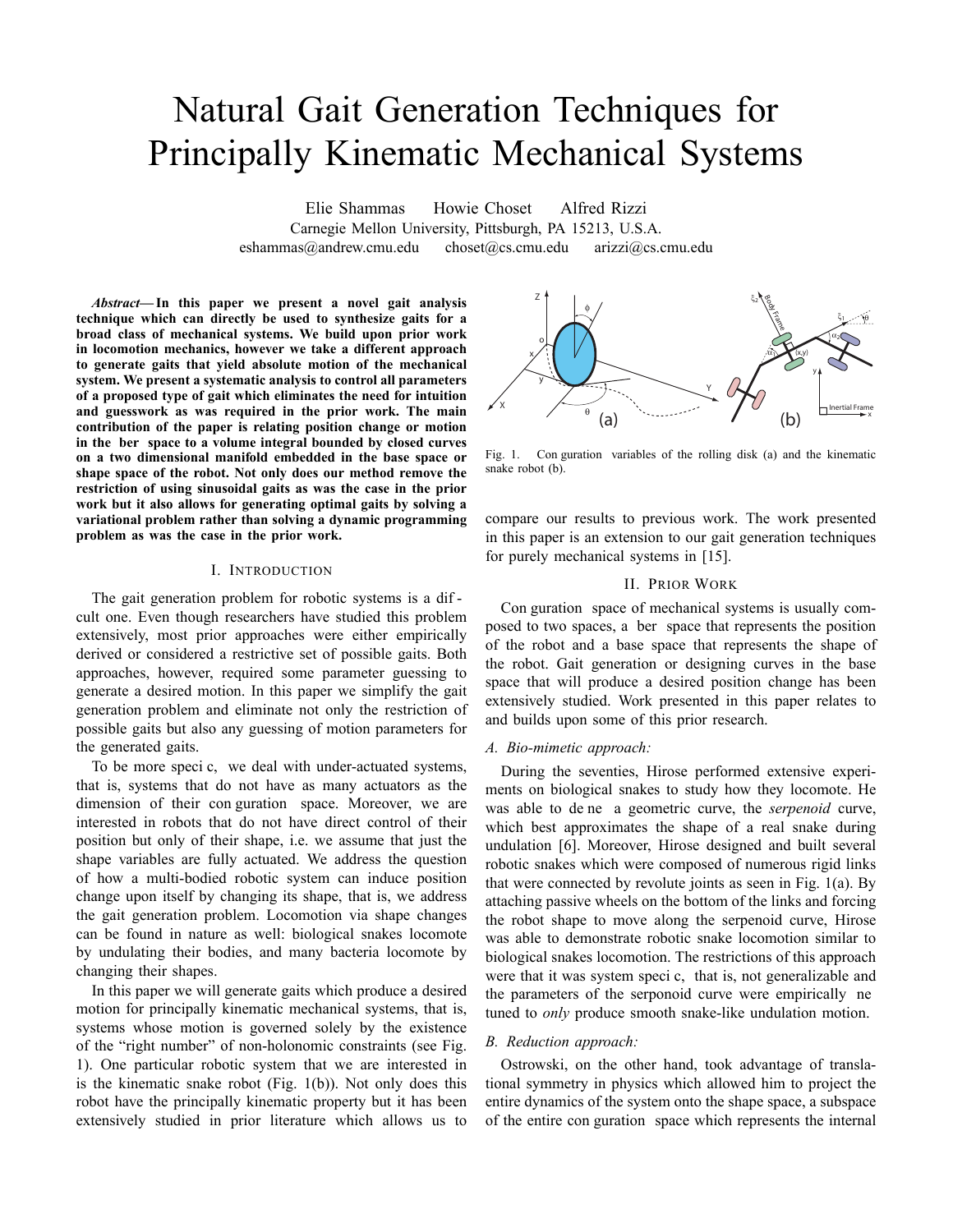shape of the robot. Moreover, by devising a reconstruction equation to relate shape and position velocities he was able to represent the motion of the robot by a non-linear control system. Then by taking recourse to control theory he related the degree of Lie brackets of the control vector elds of the control system to the frequencies of the sinusoidal inputs of the shape variables [13].

Using this approach he was able to intuitively develop and then analyze gaits for several types of mechanical systems including principally kinematic systems. In fact, Ostrowski was able to create gaits for the robot seen in Fig. 1(b) where he had full control of the orientation of the wheel axes as well as the joints' angles. The restriction of this approach was that the inputs had to be sinusoidal; and even though this method produced the frequencies of the sinusoidal inputs, the magnitudes were ne-tuned to produce the desired motion. This method of gait generation is also found in [1], [2], [6] [8],  $[10]$ , $[13]$ ,  $[14]$ , and  $[16]$ . In this paper, we consider a simpler kinematic snake by xing the wheel axes' orientations, that is, effectively reducing the shape space dimension. Nonetheless, we are still able to generate gaits that produce the same motions attained in the prior work.

## *C. Integration approach:*

We classify mechanical systems into three types: purely mechanical systems, that is, systems whose motions is governed solely by the conservation of momentum laws; principally kinematic systems, that is, systems whose motion is governed solely, by the existence of the right number of independent non-holonomic constraints; and mixed kinematic and dynamic systems, that is, systems whose motion is governed by some non-holonomic constraints and momentum being conserved along some allowable directions. In [15] we generated gaits for purely mechanical systems. The main idea was to relate position change of the robot to a volume integral under a well de ned function.

In this paper we study principally kinematic mechanical systems and we generate gaits for the robotic systems seen in Fig. 1. Mukherjee generated gaits for the rolling disk in a similar approach to the approach that we are presenting in this paper [9]; however, he does not address optimal gaits, nor does he generate gaits from more complex systems. Finally, it is worth mentioning that there has been prior work that directly relates to our approach: [11], [12], and [17]. However, most were concerned with purely mechanical systems and generated gaits only for space robots.

Our gait generation approach is simple and does not have any restrictions on the type of allowable inputs. Hence, for a family of parameterizable gaits, we naturally control all the parameters, frequencies and magnitude, and eliminate the need for deep intuition for nding and ne-tuning these parameters. Moreover, our approach applies to a broad type of mechanical systems.

#### III. BACKGROUND MATERIAL

In this section we introduce *principally kinematic systems* and several other technical terms that are needed for our gait generation technique.

#### *A. Principal ber bundles:*

We remind the reader that a con guration uniquely speci es the location in two or three dimensions of each physical point of the mechanism or robot. A con guration is expressed by various sets of coordinates that represent the degrees of freedom of the mechanical system. For a robot that is made up of many rigid bodies, both position variables ( ber variables) that describe the robot's position with respect to an inertial frame, and shape variables (base variables) that describe the robot's internal angles are needed to specify the robot's con guration.

A general con guration manifold for mechanical systems<sup>1</sup> is usually denoted by  $Q = (G, M)$ , where G is the Lie group specifying the position of the robot and  $M$  is the base space specifying the shape of the robot. In this paper we deal with con guration manifolds that have a *ber bundle* structure.

*De nition 3.1 (Fiber bundle):* A manifold Q with a base subspace M and a projection map  $\pi: Q \to M$  is a ber bundle if for every  $r \in M$  there exists a neighborhood  $U \subset M$  and  $r \in U$  such that  $\pi^{-1}(U)$  is homeomorphic to  $Y \times U$ , where  $Y = \pi^{-1}(r)$ , that is, locally,  $Q \cong Y \times M$ . Y is a ber <sup>2</sup> which is de ned as the pre-image of  $r \in M$  under the map  $\pi$ .

# *B. Gait:*

In this paper, we de ne a *gait* as closed curve,  $\gamma(t)$ , in the base space,  $M$ , of the robot. A gait is a mapping

$$
\gamma : \mathbb{R} \to M,\tag{1}
$$

such that  $\gamma(t) = \gamma(t+p) \in M$  where  $p \in \mathbb{R}$ . Note that for our gait generation technique we require  $\gamma(t)$  to be continuous.

## *C. Non-holonomic constraints:*

Non-holonomic constraints are constraints that act on con guration velocities and are, by de nition, not integrable. Such constraints are seen in mechanical systems with wheels or rolling elements. The assumption that wheels can not slide sideways nor slip while rolling give rise to non-holonomic constraints. In this paper we will assume that a set of  $k$  nonholonomic constraints can be written in a Pfaf an form

$$
\omega(q) \cdot \dot{q} = 0,\tag{2}
$$

where  $\omega(q)$  is a  $k \times n$  matrix describing the constraints and  $\dot{q}$  represents an element in the tangent space of the *n*dimensional con guration manifold Q.

<sup>&</sup>lt;sup>1</sup>The con guration space of all mechanical systems have trivial principal bundle structure.

<sup>&</sup>lt;sup>2</sup>If the ber  $Y$  has a group structure then  $Q$  is a *principal* ber bundle, and if  $Q = Y \times M$  globally, then Q is a *trivial* ber bundle.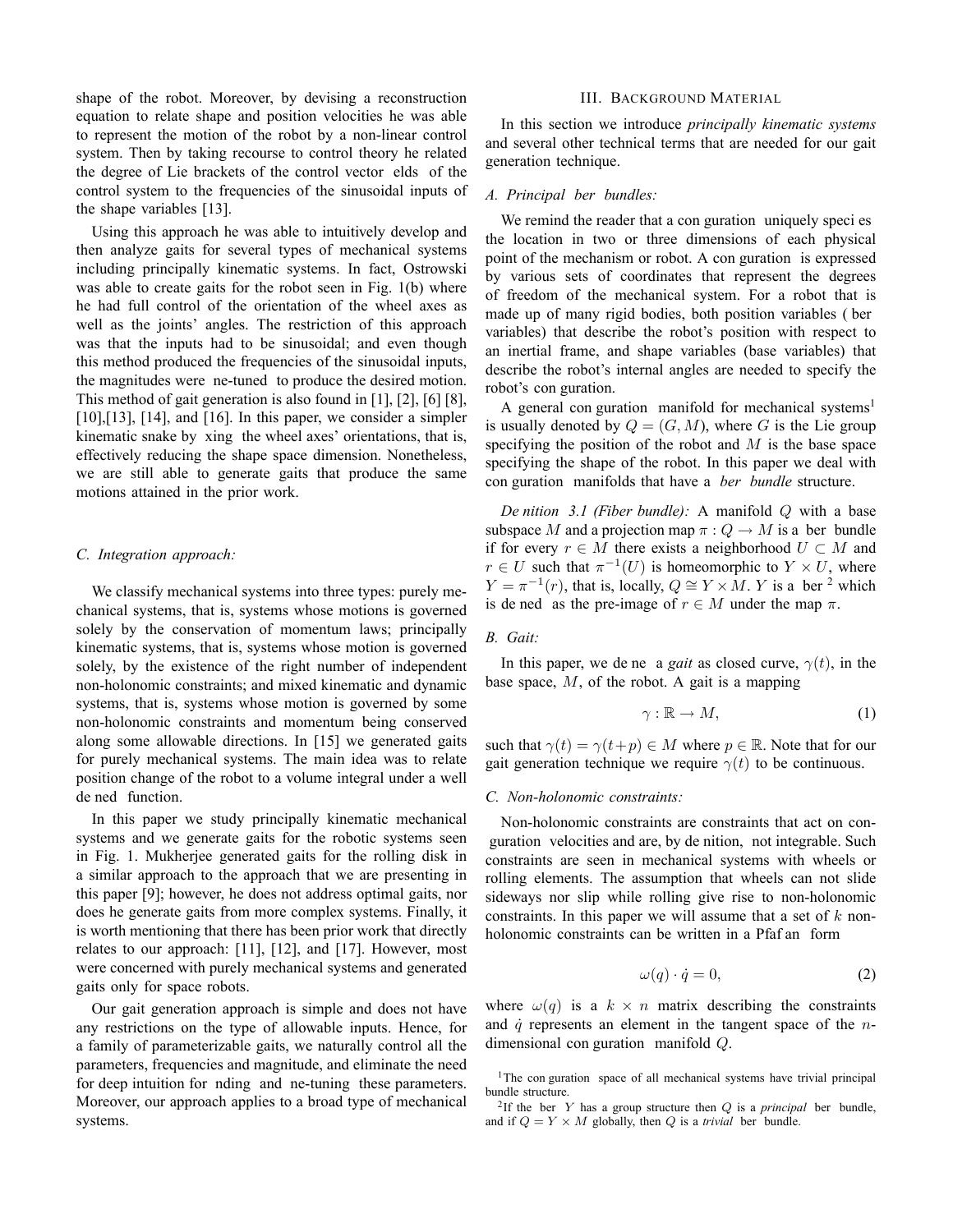#### *D. Kinematic mechanical systems:*

According to [3], a mechanical system is *kinematic* when its state vector is identical to its con guration vector and the system controls are velocities. For kinematic systems, there is a direct relation between the system's state rst order derivatives and the system's inputs. To be more technical, *purely kinematic systems* are de ned as systems that have as many independent non-holonomic constraints as the dimension of the system's ber space. The motion of such systems with a con guration  $q = (g^l, r^m) \in Q^{n=l+m}$  can be described by the reconstruction equation,  $\xi = A(g, r) \cdot \dot{r}$ , where  $\xi$ is the body representation of a  $l$ -dimensional ber velocity,  $A(q, r)$  is an  $l \times m$  matrix that depends on the con guration  $q$ , and  $\dot{r}$  is an m-dimensional input vector. Moreover, if the non-holonomic constraints of the purely kinematic system are invariant with respect to group action, the mechanical system becomes *principally kinematic*. Later in the paper we will show how the motion of principally kinematic systems is governed solely by base motions and the prescribed nonholonomic constraints.

*De nition 3.2 (Principally kinematic system):* Given a mechanical system that has a con guration space with trivial principal ber structure,  $Q = G \times M$ , where l and m denote the dimensions of G and M, respectively, then  $n = l + m$  is the dimension of Q. Let the mechanical system be subjected to k non-holonomic constraints,  $\omega(q) \cdot \dot{q} = 0$ . Then the dimension of the matrix  $\omega$  is  $k \times n$ . A system is said to be principally kinematic<sup>3</sup> if  $k = l$  (right number of constraints),  $det(\omega(q)) \neq 0$  (linear independence of the constraints), and  $\omega(q) \cdot \dot{q} = \omega(\Phi_q(q)) \cdot T_q \Phi_q(\dot{q}) = 0$  (invariance of the constraints).

#### *E. Kinematic connections:*

For principally kinematic systems, we can nd a direct relation between shape space velocities,  $\dot{r}$ , and ber space velocities,  $\dot{g}$ . This relation is presented in the following Lemma<sup>4</sup>:

#### *Lemma 3.3 (Local form of kinematic connections):*

Given a principally kinematic mechanical system whose con guration space is a trivial principal bundle  $Q^n = G^l \times M^m$ , that is,  $q = (g, r) \in Q$  and  $\dot{q} = (\dot{g}, \dot{r}) \in T_q Q$ .<br>Moreover, let the system be subject to k linearly independent Moreover, let the system be subject to  $k$  linearly independent non-holonomic constraints  $\omega(q) \cdot \dot{q} = 0$  that are invariant with respect to left group actions<sup>5</sup>. Then we have

$$
T_g L_{g^{-1}} \dot{g} = \mathbb{A}(r) \dot{r},
$$

where  $T_gL_{g^{-1}}\dot{g}$  is the body representation of a ber velocity  $\dot{g}$ ,  $\mathbb{A}(r)$  is a  $l \times m$  matrix that is referred to as the local form of the kinematic connection, and  $\dot{r}$  is a shape space velocity.

*Proof:* Given the triviality of the con guration space and the invariance of the constraints with respect to left group actions, then we have

$$
\omega(q) \cdot \dot{q} = \omega(\Phi_h q) \cdot T_q \Phi_h \dot{q}, \text{ or}
$$
  

$$
\omega(g, r) \cdot (\dot{g}, \dot{r})^T = \omega(L_h g, r) \cdot (T_g L_h \dot{g}, \dot{r})^T,
$$

where  $\Phi_h q$  and  $T_a \Phi_h \dot{q}$  are the left and lifted left actions on the manifold  $Q$ , [1], [13]. Note that these actions act only on the ber part of q. Let  $h = g^{-1}$  and using (2) we have

$$
0 = \omega(g, r) \cdot (\dot{g}, \dot{r})^T = \omega(L_{g^{-1}}g, r) \cdot (T_g L_{g^{-1}}\dot{g}, \dot{r})^T
$$
  
=  $\omega(g^{-1}g, r) \cdot (T_g L_{g^{-1}}\dot{g}, \dot{r})^T$   
=  $\bar{\omega}(r) \cdot (T_g L_{g^{-1}}\dot{g}, \dot{r})^T$ .

Let  $\xi = T_q L_{q^{-1}} \dot{g}$  and  $\bar{\omega}(r) = (\bar{\omega}_1(r), \bar{\omega}_2(r))$  then writing the above equation in matrix form we get

$$
\left(\begin{array}{cc}\bar{\omega}_1(r)&\bar{\omega}_2(r)\end{array}\right)\cdot\left(\begin{array}{c}\xi\\ \dot{r}\end{array}\right)=0.
$$

Solving for  $\xi$  we get

$$
\xi = T_g L_{g^{-1}} \dot{g} = \overbrace{(\bar{\omega}_1(r))}^{-\mathbb{A}(r)} \cdot \bar{\omega}_2(r) \cdot \dot{r}.
$$
 (3)

The fact that the non-holonomic constraints are linearly independent implies that  $\bar{\omega}_1(r)$  is invertible. Also note that  $A(r)$  depends on the base variables only. Hence, by using only the non-holonomic constraints we de ne the kinematic connection seen in (3) which relates the ber velocities to base variables and base velocities. This relation is crucial for our gait generation technique.

## *F. Exterior algebra:*

We shall review Stokes' theorem in its most general form. *Theorem 3.4 (Stokes' Theorem):* Given a one-form  $\omega$  and its exterior derivative  $d\omega$ , we have

$$
\oint_{\partial N} \omega = \int_{N} d\omega, \tag{4}
$$

where  $\partial N$  is the boundary of the manifold N.

 $\sum_{i=1}^{m} f_i(\sigma_1, \sigma_2, \cdots, \sigma_m) d\sigma_i$ , yields a two-form and is The exterior derivative of a one-form,  $\omega$ given by  $d\omega = \sum_{ }^{ }$  $\substack{i,j=1,i$  $\left(\frac{\partial f_j}{\partial \sigma_i} - \frac{\partial f_i}{\partial \sigma_j}\right)$  $\int (d\sigma_i \wedge d\sigma_j)$ , where  $\wedge$ represents the wedge product [4], [7].

## IV. GAIT GENERATION

Now we utilize the de nitions from the previous section to introduce our gait evaluation technique. In (3) we were able to relate base space velocities,  $\dot{r}$ , to body representation of ber space velocities,  $\xi = T_g L_{g^{-1}} \dot{g}$  [13], [10]. Each row of (3) can be written as follows:

$$
\xi^i = -\sum_{j=1}^m \mathbb{A}_{ij}(r)\dot{r}^j,\tag{5}
$$

<sup>3</sup>Sometimes, these systems are referred to as *Chaplygin*.

<sup>&</sup>lt;sup>4</sup>This Lemma can be found in [1] and [13], however, we present a more compact and direct proof in this paper.

 ${}^{5}$ For detailed de nitions of some of the terms in this lemma, the reader is referred to [1].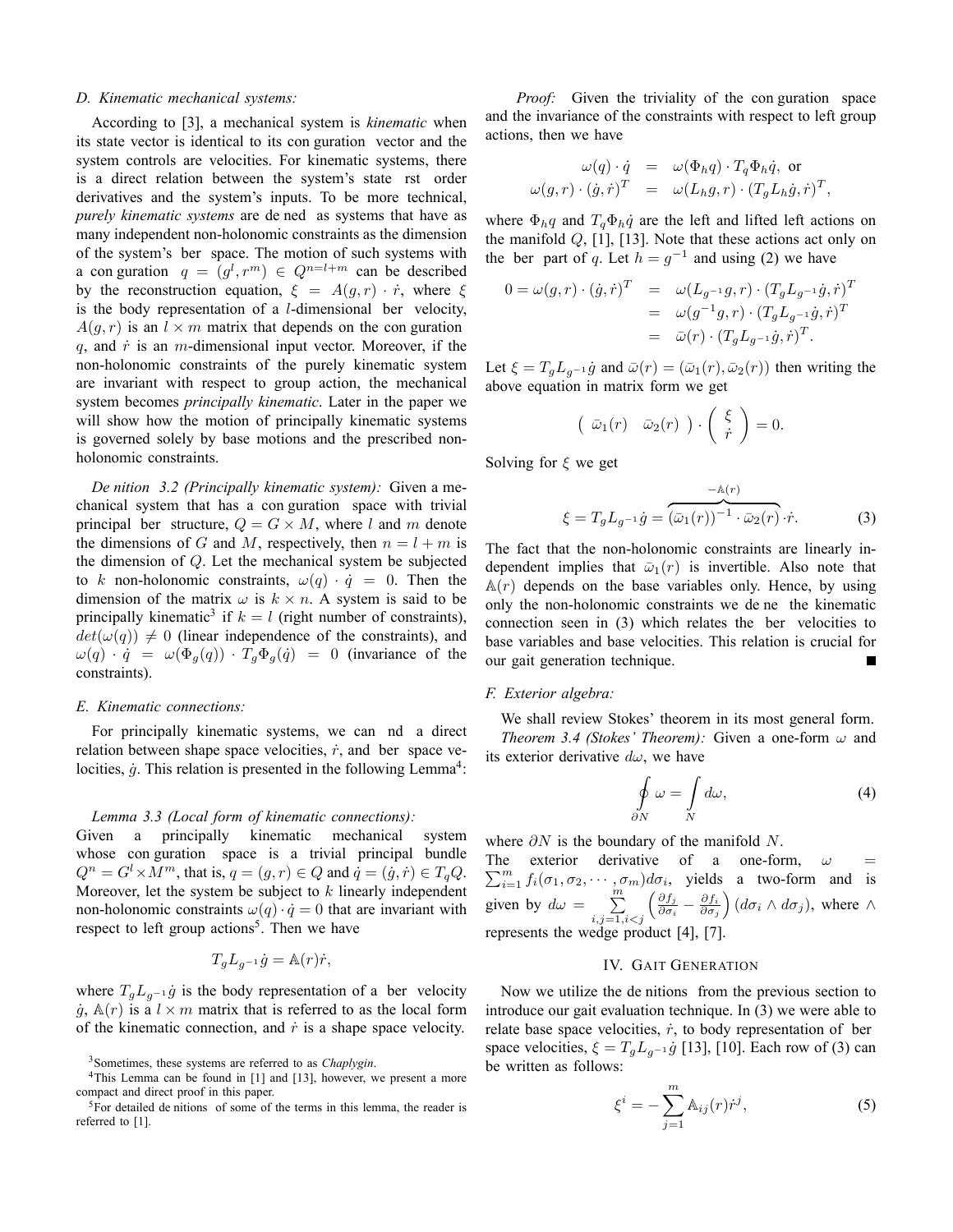where  $\mathbb{A}_{ij}(r)$  is the component at the *i*th row and *j*th column of the matrix  $\mathbb{A}(r)$  and  $\dot{r}^j$  is the *j*th component of  $\dot{r}$ . To compute the change in position, we integrate (5). Note, however, that we are integrating a body representation of a ber velocity. Hence the integral of the left hand side of (5) with respect to time will yield a change in position. This position change is not necessarily an inertial position change as we shall see later in the paper. We de ne a *body representation con gur ation variable*  $\zeta^{i}(t) = \int_{0}^{t} \xi^{i} dt$ . As for the right hand term, it is a one-form, hence, we will take its line integral over a path in the base space, then integrating (5) we get

$$
\Delta \zeta^{i} = \zeta^{i}(t_{1}) - \zeta^{i}(t_{0}) = \int_{t_{0}}^{t_{1}} \xi^{i} dt
$$
\n
$$
= \int_{t_{0}}^{t_{1}} \sum_{j=1}^{m} -\mathbb{A}_{ij}(r) \frac{\partial r^{j}}{\partial t} dt
$$
\n
$$
= \int_{\gamma(t_{0})}^{\gamma(t_{1})} \sum_{j=1}^{m} -\mathbb{A}_{ij}(r) dr^{j},
$$
\n
$$
= \int \int_{\Gamma} \sum_{k,j=1, k < j}^{m} \overline{\left(\frac{\partial \mathbb{A}_{ij}(r)}{\partial r_{k}} - \frac{\partial \mathbb{A}_{ik}(r)}{\partial r_{j}}\right)} (dr_{k} \wedge dr_{j}),
$$
\n
$$
= \sum_{k,j=1, k < j}^{m} \int \int_{\Gamma} F^{i}(r_{1}, r_{2}, \cdots, r_{m})(dr_{k} \wedge dr_{j}), \quad (6)
$$

where  $\gamma(t)$  is a closed one-dimensional curve in the base space and  $\Gamma$  is the interior of that curve on an arbitrary twodimensional smooth manifold embedded in the base space. Note that the integrand functions  $F<sup>i</sup>$  de ned in the last row of the previous equation are functions of the base variables only. The above equation relates position change in body representations,  $\Delta \zeta^i$ , to a sum of volume integrals.

By studying the integrands in the above equation and by designing and placing curves in the base space we are able to generate gaits that will move the mechanical system in a desired direction. Finally, we remind the reader that  $\Delta\zeta$ is an integral of a body representation of a ber velocity  $\xi$ . Hence, it does not necessarily relate trivially to inertial position change. This is the case only when the ber has a trivial group structure, that is the lifted action map is the identity map,  $T_gL_{g^{-1}}\dot{g}=\dot{g}.$ 

#### *A. Properties of height functions*

By studying certain properties of the integrand functions  $F^i$ we are able to evaluate closed curves in the base space. We shall refer to the integrand functions as *height functions*<sup>6</sup> in the rest of the paper.We shall study the following properties of the height functions.

*1) Symmetry::* We study periodicity which allows us to investigate smaller portions of the base space. Moreover, we nd the set of points about which the height function is odd.

<sup>6</sup>Note that we have  $l$  height functions where  $l$  is the dimension of the ber space G.

A gait that is symmetric about an odd point of the height function yields zero ber motion while a gait that changes orientation as it passes through an odd point is guaranteed to have a non-zero position change.

*2) Signed regions::* Since we are integrating a height function over a closed region, it is important to know where the height function is positive, negative, or zero. Not only does this allows us to control the direction of motion along the ber but also to optimize gaits by restricting them to lie in a strictly positive or negative region.

*3) Unboundedness::* While designing gaits, one should stay away from regions where the height function tends to in nity . A gait that passes through such regions may yield in nite volume, that is, in nite position change for nite shape changes. Usually this is an indication that a non-holonomic constraint is being violated.

By inspecting the above properties of the height functions we are able to evaluate the position change of the robot due to following any closed curve in the base space.

## *B. Gait generation with height functions*

We have related motion along the ber to an oriented volume integral in the base space. Hence, we can compute how the robot's position changes as it changes its shape along *any* closed curve in the base space. Since our gait evaluation technique is direct and simple we can devise a set of simple rules that can be used to generate gaits.

*1) Closed non-self-intersecting curves::* Any closed nonself-intersecting curve that lies entirely in a positive or negative region is guaranteed to produce a non-zero ber motion.

*2) Closed self-intersecting curves::* Any closed selfintersecting curve is guaranteed to produce a non-zero ber motion provided that the curve spans more than one region, the self-intersection occurs on a boundary edge between two regions of opposite signs, and the orientation of the curve changes sign as it crosses from one region to another.

*3) Symmetric curves around points in the set* K*::* Assuming that the height function is hyper-odd over the set of points in  $K$ , then any curve symmetric with respect to points in  $K$ will enclose equal areas in two adjacent regions that have opposite signs. Integrating the volume under such curves will yield zero, that is, the ber motion for such gaits is identically zero.

These rules do not add any constraints on the shape of the input curves. For instance, as long as the curve stays entirely in one region and does not intersect itself, it is guaranteed to generate a nonzero ber motion. The bigger the area enclosed by the curve within a positive or negative region, the bigger the generated phase shift. This relaxes the restriction of sinusoidal inputs that was required in prior work.

#### *C. Optimal gaits*

Earlier we related position change of the robot to an oriented volume under a well-de ned height function. By changing the shape and position of a gait,  $\gamma(t)$ , we are able to change the magnitude of the ber motion. In this section we formulate a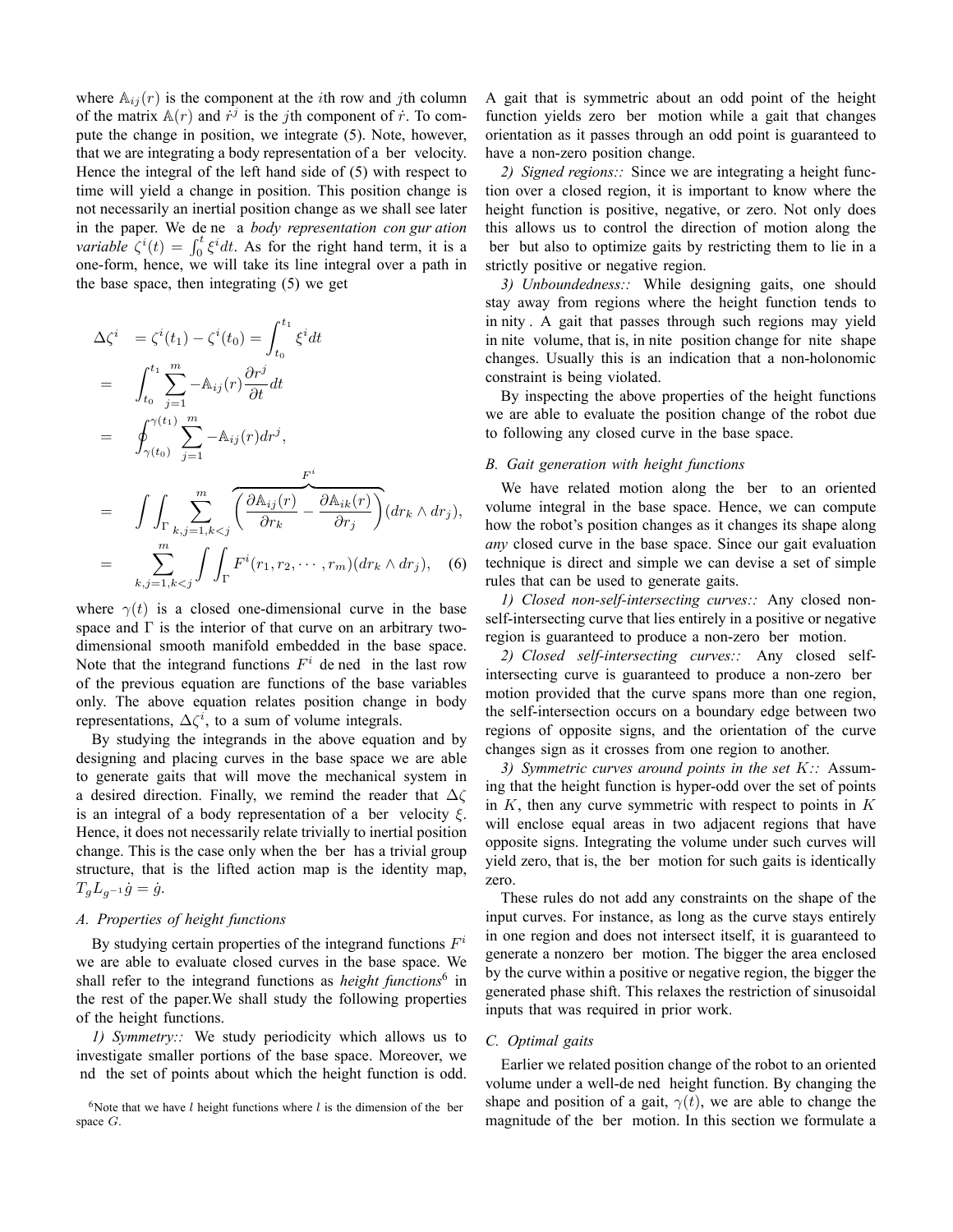variational problem that maximizes the ber motion magnitude for all gaits with a given length. We refer the reader to [5] for a detailed description of the calculus of variations ideas used here.

For optimality analysis it is easier to work with line integrals seen in (3) rather than dealing with double integrations. Hence, the functional which we are optimizing is a one-form

$$
J(\gamma) = \oint_{\gamma(t)} \omega.
$$

To simplify the mathematical notation, let  $\omega$  be two dimensional, that is,

$$
\omega = f(r_1, r_2)dr_1 + g(r_1, r_2)dr_2
$$

where  $r_1, r_2$  are the base variables.

Note that the requirement that the gaits have a x ed length is essential. If such a bound is not enforced we can get unbounded volume for a gait with unbounded length. For this problem it is convenient to parameterize the gait by its arc length, s. This will yield a well de ned functional that we are trying to maximize

$$
\max J(\gamma(s)) = \int_{s_0}^{s_1} \left( f(r_1, r_2) \frac{\partial r_1}{\partial s} + g(r_1, r_2) \frac{\partial r_2}{\partial s} \right) ds.
$$

In this problem we have an additional constraint on the length of the curves; this can be represented by the following integral:

$$
L = \int_{s_0}^{s_1} \sqrt{\left(\partial r_1/\partial s\right)^2 + \left(\partial r_2/\partial s\right)^2} ds.
$$

The above two integrals de ne a constrained calculus of variations problem. We resort to numerical methods to optimize our gaits. However, the main bene t from our gait analysis technique is that now we can solve for optimal gaits using a variational problem. This is a signi cant accomplishment compared to the prior work where a dynamic programming problem was used.

## V. EXAMPLES

In this section we will generate gaits for two principally kinematic systems, the rolling disk and the kinematic snake.

# *A. Rolling disk:*

The rolling disk has a con guration manifold  $Q = \mathbb{R} \times \mathbb{R} \times$  $\mathbb{S} \times \mathbb{S}$ . Let  $q = (x, y, \theta, \phi) \in Q$  denote the disk con guration where  $(x, y)$  represent the location of the point of contact,  $\theta$  represents the orientation angle measured from the x-axis, and  $\phi$  represents the rolling angle measured from the vertical axis (Fig.  $1(a)$ ). We will assume that we have full actuation control of both the steering and rolling angles. Hence, the base space is  $M = \mathbb{S} \times \mathbb{S}$  and the ber space is  $G = \mathbb{R} \times \mathbb{R}$  which is two-dimensional. Additionally we have two non-holonomic constraints: no sideways sliding  $(\dot{x} \sin \theta - \dot{y} \cos \theta = 0)$  and rolling without slipping  $(\dot{x} \cos \theta + \dot{y} \sin \theta - R\phi = 0)$ . Solving for the ber velocities  $\dot{x}$  and  $\dot{y}$  using the constraints and writing the solution in matrix form we get



Fig. 2. The rolling disk height functions along the  $x$  direction are seen in (a) $\&$ (d) and the y direction in (b) $\&$ (e). Four types of gaits are simulated and their respective trace for the contact point is seen in  $(c)$ &(f).

$$
\left(\begin{array}{c} \xi^1 \\ \xi^2 \end{array}\right) = \left(\begin{array}{c} \dot{x} \\ \dot{y} \end{array}\right) = \underbrace{\left(\begin{array}{cc} 0 & R\cos\theta \\ 0 & R\sin\theta \end{array}\right)}_{\mathbb{A}(r)} \left(\begin{array}{c} \dot{\theta} \\ \dot{\phi} \end{array}\right).
$$

Using Equation 6, we can compute the change in both the x and y directions for any gait  $\gamma(t)=(\theta(t), \phi(t))$ 

$$
\Delta x = \Delta \zeta^{1} = \oint_{\gamma} R \cos(\theta) d\phi
$$

$$
= \int \int_{\Gamma} \frac{-R \sin(\theta)}{F_{x}(\theta, \phi)} d\theta d\phi, \tag{7}
$$

$$
\Delta y = \Delta \zeta^{2} = \oint_{\gamma} R \sin(\theta) d\phi
$$

$$
= \int \int_{\Gamma} \underbrace{R \cos(\theta)}_{F_y(\theta,\phi)} d\theta d\phi. \tag{8}
$$

A three-dimensional plot of both height functions can be seen in Fig. 2(a) and 2(b). Let us study the properties of these speci c height functions for the rolling disk. *Symmetry*: Both  $F_x$  and  $F_y$  are periodic with period  $2\pi$ , hence it suf ces to look at the region  $(\theta, \phi) \in [-\pi, \pi] \times [-\pi, \pi]$ . Moreover, the height functions are quite simple, both are independent of the rolling variables,  $\phi$ . Plus, the height functions inherit the odd and even properties from the *sine* and *cosine* functions in the orientation variable, θ. *Zero curves*: We can easily compute the zero lines,  $(\theta, \phi) = (t, k\pi), k \in \mathbb{Z}$  for  $F_x$  and  $(\theta, \phi)=(t,(2k+1)\pi/2), k \in \mathbb{Z}$  for  $F_y$ . These lines identify the positive and negative regions for both height functions. *Boundedness*: Note that there are no in nity lines for the rolling disk example. The reason is that the non-holonomic constraints can never be linearly dependent.

Given the above properties of the height functions for the rolling disk, gait generation is direct. Moreover, since the ber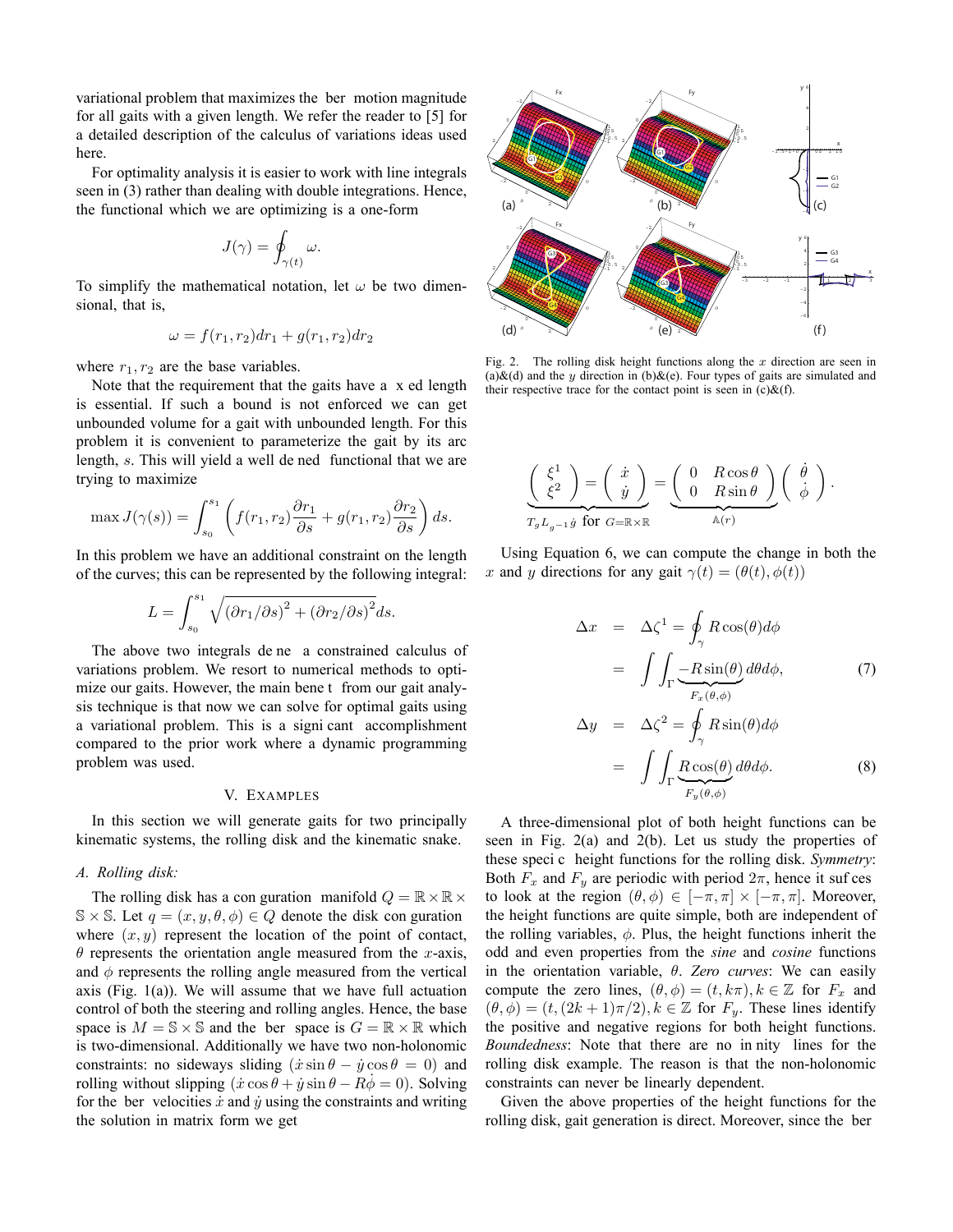group is  $\mathbb{R} \times \mathbb{R}$  and is Abelian<sup>7</sup>, we can relate the position change in both the x and y directions directly to the volume integrals as seen in Equations 7 and 8. (This trivial relation is not true in general, as we shall see in the second example in this paper.)

To generate a gait that moves the disk in the  $y$  direction only, a circular gait that stays in a positive region of  $F<sub>y</sub>$  while being symmetric to a zero line of  $F_x$  will produce this motion, that is,  $\Delta x = 0$ ,  $\Delta y > 0$  as seen in Fig. 2(a,b). We could shift this gait along the  $\theta$  direction to produce motion in the x direction, or we can use a " gure-8" type of gait to produce the same net motion, that is,  $\Delta x > 0$ ,  $\Delta y = 0$  as seen in Fig. 2(d,e). These two families of gaits allow us to move the rolling disk in any direction in the plane. Also note that we are not bound to use sinusoidal gaits. We simulated two other types of gait as seen in Fig.  $2(c,f)$ . In fact, we achieved bigger magnitudes for these gaits when compared to the sinusoidal counterparts.

## *B. Kinematic snake robot:*

Now we will generate gaits for a more complex mechanical system, the kinematic snake (Fig. 1(b)). Ostrowski was able to generate gaits for a similar system [13], however, he had full control over the orientation of the wheel axes as well as the joint angles, that is, making the base space ve-dimensional. In this paper, we have actuation of the joints only and x the wheel axes to the links without compromising the overall mobility of the robot, that is, even though the base space is two-dimensional, we are still able to generate gaits that will move the robot along the body representation of all ber directions.

The con guration space of the kinematic snake has a principal bundle structure and is ve-dimensional,  $Q = G \times M =$  $SE(2) \times (S \times S)$ . Let  $q = (x, y, \theta, \alpha_1, \alpha_2) \in Q$  represent the robot's con guration and  $2L$  be the length of each link. Since we have three sets of passive wheels, three non-holonomic constraints with no sideways slipping are generated, that is,

$$
-S_{\theta+\alpha_1}\dot{x} + C_{\theta+\alpha_1}\dot{y} - L\dot{\alpha}_1 - L(1 + C_{\alpha_1})\dot{\theta} = 0,
$$
  

$$
-S_{\theta}\dot{x} + C_{\theta}\dot{y} = 0,
$$
  

$$
-S_{\theta-\alpha_2}\dot{x} + C_{\theta-\alpha_2}\dot{y} - L\dot{\alpha}_2 + L(1 + C_{\alpha_2})\dot{\theta} = 0,
$$

where  $C_* = \cos(*)$  and  $S_* = \sin(*)$ . Solving the above system for  $\dot{g} = \{\dot{x}, \dot{y}, \dot{\theta}\}\$ and then solving for the body representation  $\xi = T_q L_{q^{-1}} \dot{g}$  we get

$$
\label{eq:xi} \xi=\begin{pmatrix} \frac{T_gL_{g^{-1}}\text{ for }G=SE(2)}{\cos\theta\ \sin\theta\ \ 0\ \end{pmatrix}\begin{pmatrix} \dot{x}\\ \dot{y}\\ \dot{\theta} \end{pmatrix}}=\qquad \qquad \\ \underbrace{\left(\begin{array}{c} \cos\theta \\ -\sin\theta \ \ \cos\theta \ \ 0 \\ 0 \end{array}\right)\begin{pmatrix} \dot{x}\\ \dot{y}\\ \dot{\theta} \end{pmatrix}}_{\begin{array}{c} \tilde{y} \\ \tilde{y}\\ \tilde{z} \end{array}}=\qquad \qquad \\ \underbrace{\left(\begin{array}{cc} \frac{L(1+C_{\alpha_2})\dot{\alpha}_1}{S_{\alpha_1}+S_{\alpha_1-\alpha_2}-S_{\alpha_2}} & \frac{L(1+C_{\alpha_1})\dot{\alpha}_2}{(1+S_{\alpha_2})S_{\alpha_1}-(1+C_{\alpha_1})S_{\alpha_2}} \\ 0 & 0 \\ \frac{-S_{\alpha_2}\dot{\alpha}_1}{S_{\alpha_1}+S_{\alpha_1-\alpha_2}-S_{\alpha_2}} & \frac{-S_{\alpha_1}\dot{\alpha}_2}{(1+S_{\alpha_2})S_{\alpha_1}-(1+C_{\alpha_1})S_{\alpha_2}} \end{array}\right)}_{\mathbb{A}(r)}\dot{r}.
$$

Note that as expected  $A(r)$  is a function of the base space variables. This is due to the constraints being invariant with respect to group actions when represented in body coordinates. Then we take each row of the above equation and integrate it over a period of a cyclic gait. By using Stokes' Theorem we convert the line integrals to volume integrals which compute the ber motion in the directions  $\{\xi_1, \xi_2, \xi_3\}.$ 

$$
\Delta \zeta^1 = \int \int_{\Gamma} \underbrace{\left(\frac{L}{-1 + \cos(\alpha_1 - \alpha_2)}\right)}_{F_1(\alpha_1, \alpha_2)} d\alpha_1 d\alpha_2, \quad (9)
$$

$$
\Delta \zeta^2 = \int \int_{\Gamma} \underbrace{0}_{F_2(\alpha_1, \alpha_2)} d\alpha_1 d\alpha_2 \equiv 0, \tag{10}
$$

$$
\Delta \zeta^3 = \int \int_{\Gamma} \underbrace{\left( \frac{\tan(\frac{\alpha_1}{2}) + \tan(\frac{\alpha_2}{2})}{4 \sin^2(\frac{\alpha_1 - \alpha_2}{2})} \right)}_{F_3(\alpha_1, \alpha_2)} d\alpha_1 d\alpha_2. \tag{11}
$$

The ber motion in the  $\xi^2$  direction from (10) is identically zero for any gait. This agrees with the physical intuition that the middle link can not move in the  $\xi^2$  direction without breaking the "no sideways motion" constraint of the wheels in the middle link (Fig.  $1(a)$ ). But we can still generate gaits that will produce motion in the other two directions  $\xi^1$  and  $\xi^3$ by studying the properties of their associated height functions  $F_1$  and  $F_3$  given in (9) and (11).

Inspecting the height functions in (9) and (11), we deduce the following properties: *Symmetry:* Since  $\alpha_1, \alpha_2 \in \mathbb{S}$ , both  $F_1$  and  $F_3$  are periodic with period  $2\pi$ , hence it suf ces to look at the region  $(\alpha_1, \alpha_2) \in [-\pi, \pi] \times [-\pi, \pi]$ . Moreover,  $F_1$  has two types of symmetry,  $F_1(\alpha_1, \alpha_2) = F_1(\alpha_1 +$  $c, \alpha_2 + c$  for  $c \in \mathbb{R}$  and  $F_1$  is even about its in nity lines. As for F<sup>3</sup> is odd about its zero lines. *Zero curves*: Note that  $F_1$  is never zero while the zero lines for  $F_3$  are  $(\alpha_1, \alpha_2) = (t, -t + 2k\pi), k \in \mathbb{Z}$ . *Boundedness*: We can easily compute the in nity lines,  $(\alpha_1, \alpha_2) = (t, t + 2k\pi), k \in \mathbb{Z}$  for  $F_1$  and  $(\alpha_1, \alpha_2)=(t, t + 2k\pi), (t, k\pi), (k\pi, t), k \in \mathbb{Z}$  for  $F_3$ . The zero and in nity lines identify the positive and negative regions for both height functions. To be able to plot these unbounded height functions, we used the *arctan* function to map the unbounded values to  $\pm \pi/2$ . The plots of the integrands are seen in Fig.  $3(a) \& (b)$ .

<sup>&</sup>lt;sup>7</sup>For Abelian groups,  $T_gL_{g^{-1}}$  is the identity map, that is,  $\xi = T_gL_{g^{-1}}\dot{g}$  $\dot{g}$ .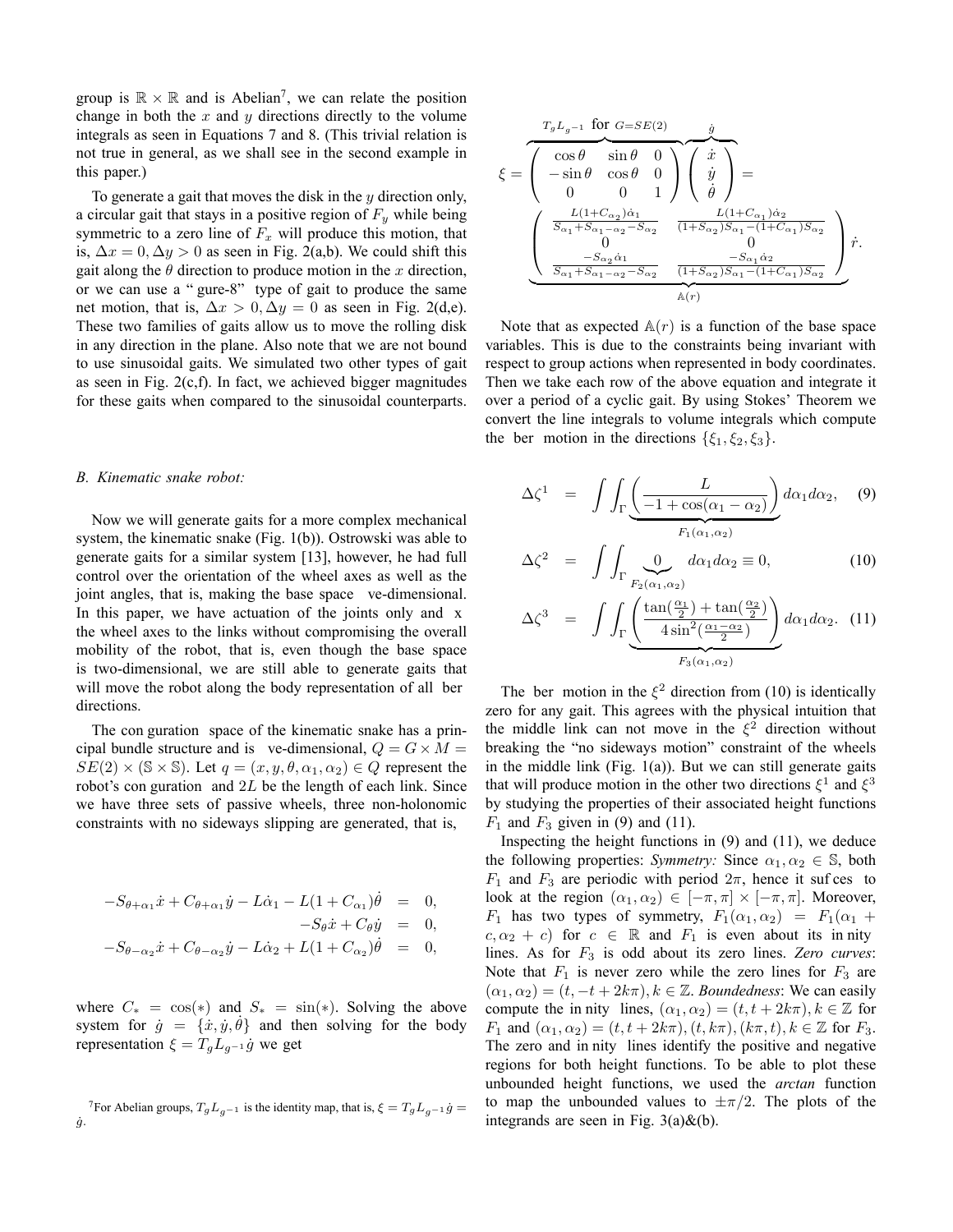The unbounded lines described above represent singular con gurations of the robot. So if the snake robot starts from a con guration on these lines, the robot will not be able to move away from it without breaking a non-holonomic constraint. Moreover, if a region enclosed within a designed gait contains a portion of the above lines, the computed ber motion for such a gait might be unbounded. Physically, this means that for a nite shape motion, the robot will have in nite motion which can be understood as breaking a constraint. Hence, not only do the height functions help us design gaits but also identify regions where constraints are singular. Having identi ed some useful properties of the integrand functions, we can move on to designing gaits.

Given the above properties, we can design gaits that guarantee a non-zero ber motion in either the  $\xi^1$ ,  $\xi^3$ , or both the  $\xi^1$  and  $\xi^3$  directions.



Fig. 3. Four designed gaits in (a) and (b) with the respective ber motion magnitudes in (c)-(h).  $G1$  and  $G3$  are sinusoidal while  $G2$  and  $G4$  are not. For example, for G2 we have  $\{\Delta x \neq 0, \Delta y \neq 0, \Delta \theta = 0\}$  while  $\{\Delta \zeta^1 \neq \zeta^2\}$  $0, \Delta \zeta^2 = 0, \Delta \zeta^3 = 0$ .

Two non-self-intersecting gaits, G1 and G3, can be seen in Fig.  $3(a)$ &(b). As expected these gaits have zero phase shift in the  $\xi^2$  and  $\xi^3$  directions but a non-zero phase shift in the  $\xi^1$ direction (Fig. 3(c)-(e)). Similarly, Fig.  $3(a) \& (b)$  depict selfintersecting gaits. These gaits generate zero ber motion in the  $\xi^1$  and  $\xi^2$  directions but a non-zero ber motion in the  $\xi^3$ direction (Fig.  $3(c)-(e)$ ).

Note that the generated ber motion is computed in body representation; however, we would like to compute the phase shift in the generalized coordinate representation. As seen in Fig. 3(c)-(h),  $\Delta \zeta^1 \neq \Delta x$  and  $\Delta \zeta^2 \neq \Delta y$  while  $\Delta \zeta^3 = \Delta \theta$ . This discrepancy in the computed ber motion values is due to the body representation, which depends on the group structure of the ber space. For this example, the group structure is  $SE(2)$ , and the relation is as follows:

$$
\Delta \zeta^1 = \int_{t_0}^{t_1} \zeta^1 dt = \int_{t_0}^{t_1} \dot{x} \cos \theta + \dot{y} \sin \theta dt, \qquad (12)
$$

$$
\Delta \zeta^2 = \int_{t_0}^{t_1} \xi^2 dt = \int_{t_0}^{t_1} -\dot{x} \sin \theta + \dot{y} \cos \theta dt, \quad (13)
$$

$$
\Delta \zeta^3 = \int_{t_0}^{t_1} \xi^3 dt = \int_{t_0}^{t_1} \dot{\theta} dt = \Delta \theta. \tag{14}
$$



Fig. 4. Variations in the ber motion as an elliptical gait is moved over height functions  $F_1$  and  $F_3$  in (a) and (b) respectively. We measure the motion height functions  $F_1$  and  $F_3$  in (a) and (b) respectively. We measure the motion  $\{\Delta x, \Delta y, \Delta \theta\}$  and  $\{\Delta \zeta^1, \Delta \zeta^2, \Delta \zeta^3\}$  in (c) and (d) respectively. *i* in (c) and (d) represents the distance between the ce and (d) represents the distance between the center of the ellipses and the origin.

To understand the difference between the two representations and to get a hint on how to resolve this difference we present the following example. Consider an elliptical gait whose major axis is aligned with the line  $\alpha_2 = \alpha_1$  and whose minor axis is aligned with the line  $\alpha_2 = -\alpha_1$ . The center of the elliptical gait is moved along the line  $\alpha_2 = -\alpha_1$  as seen in Fig. 4(a) and (b). As we move the gait, we numerically compute the ber motion along the directions,  $(x, y, \theta)$ . Then we use integration to compute the ber motion in the body representations along the  $({\xi}^1, {\xi}^2, {\xi}^3)$  directions. As expected from our analysis of our gait generation techniques, all gaits have a non-zero ber motion only in the  $\xi^1$  direction (Fig. 4(c)). However, the inertial position change is different as seen in Fig. 4(d). Note that only the  $\theta$  direction which is identically zero matches the  $\xi^3$  direction. This is due to the group structure of  $SE(2)$  where  $\Delta \zeta^3 = \Delta \theta$  as seen in (14).

Another important thing to notice is that as the gaits approach the origin  $(\alpha_1, \alpha_2) = (0, 0)$ , the motion in the x direction dominates while as the gaits approach the point  $(\alpha_1, \alpha_2)=(\pi, \pi)$ , the motion in the y direction dominates (Fig. 4(d)). So we can control our gaits to produce motion solely along each of the ber variables  $\{x, y, \theta\}$ .

## VI. DEMONSTRATIONS

We built a simple three-link kinematic snake robot out of Legos<sup> $(R)$ </sup> and two hobby servos to actuate the two joints. We implemented our gaits on this experimental snake robot and achieved good results. In Fig. 5(a) we implemented a gait that will produce a net motion in the  $x$  direction. The robot's locomotion was in the the  $x$  direction but shifted a bit in the  $y$  direction as well. We relate this to the some minor observed slipping in the wheels and other mechanical imperfections of